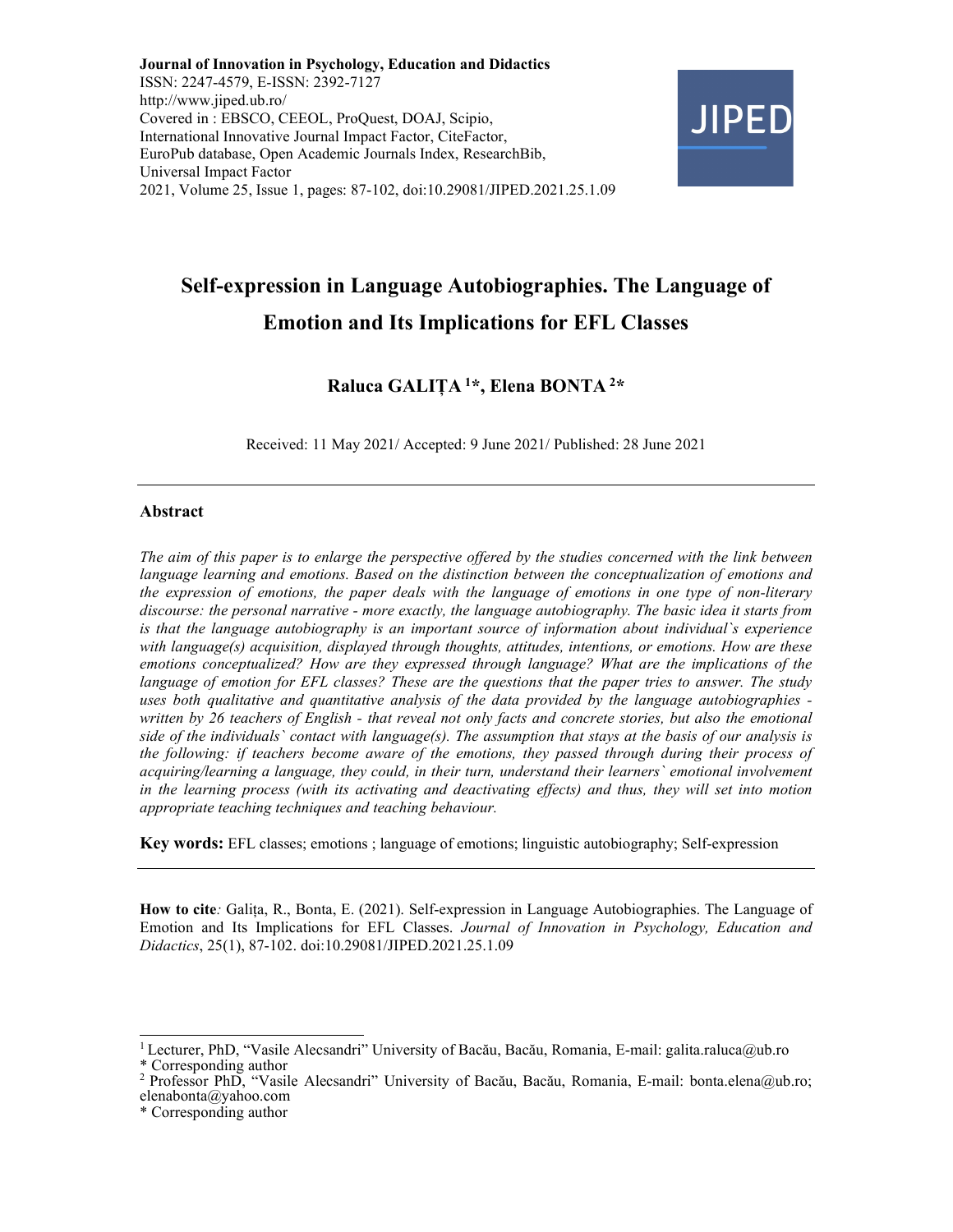# 1. Introduction

Emotions (and how we talk about them) represent an essential part of what makes us all human (Bednarek, 2008:16). They are a multi-component response to a challenge or an opportunity that is important to an individual's goals (Oatley et al., 2006:415) and can influence a person in deciding to study a foreign language, in choosing a particular attitude to it and whether to continue doing a task in a language classroom or not (Méndez Lopez & Pea Aguilar, 2013). Foreign language learning, either as a must (when it is included in school curricula) or as an individual`s personal goal is influenced by a number of variables, among which the age of the learner, the learning environment, the exposure to language, the learner`s prior linguistic knowledge, the learner`s personality, the teaching strategies, the learner`s self-confidence and self-image, the learner`s feelings and emotions in the acquisition/learning contexts. Wierzbicka (1999) considers that both psychologists and anthropologists prefer to talk about emotions rather than feelings, because the first concept has an interpersonal, social basis (White, 1993, cited in Wierzbicka, 1999).

According to Kövecses (2014, p. 23), emotion represents "…a set of feelings and responses caused by a particular situation or, alternatively, as a set of feelings and responses producing some actions by a person who is in a state characterized by such feelings and responses." For Wierzbicka (1999:2), the English word *emotion* combines in its meaning a reference to "feeling", a reference to "thinking" and a reference to a person`s body. Foolen (2012, p. 350) analyses the relationship between language and emotions and brings into attention the distinction between the conceptualization of emotion and the expression of emotion, as "…natural but different functions of language". Communicating emotions represents an important issue for analysis (Fussell, 2002), as it is a crucial activity, both perception and expression of emotions being connected with biographical, social, psychological and cultural factors (Pavlenko 2006; Wierzbicka, 1999, 2009; Wilson 2013).

# 2. Literature review

For the purpose of our study, we have taken into view two levels of analysis of the topic under research and brought into focus:

a) literature on the role of emotions in the process of learning which, in its turn, is subdivided into

 $\triangleright$  literature on the influence of emotions on the process of learning

Research in the field shows that authors were interested in the role of emotions on the learning process, motivation, performance and identity development (Schutz & Pekrun, 2007; Fried, 2011; Goetz & al, 2008; Lewis, 1993). Emotions were viewed as "obstacles to reason and knowing" but also as "ways of knowing one`s self and the world" (Dirkx, 2008:7). There was also an interest in the influence of positive and negative emotions on the learners` learning motivation (Méndez Lopez & Aguilar, 2013), in the effects of emotion on academic achievement (Mega et al., 2014), in the relationship between emotional intelligence and foreign language learning (Pishghadam, 2009), the demotivating factors in EFL environment (Bekleyen, 2011), as well as in the predictive power of emotions in giving accounts of learners` performance (Mega et al., 2014).

 $\triangleright$  literature on particular aspects of the topic under discussion

Many of the authors insisted on particular emotions experienced by learners in the process of learning (language learning included): enjoyment, hope and pride (Mega et al., 2014); classroom anxiety (Korwitz et al., 1986, MacIntyre & Gregersen, 2012); hope, frustration, anxiety (Marchand& Gutierrez, 2012); anxiety associated with EFL learners` achievement in learning a foreign language (Horwitz et al., 1986); fear (Ellis, 1994); boredom in the classroom (Brookes, 2010); enjoyment and pride (Goetz et al., 2008); boredom, hopelessness, shame, and enjoyment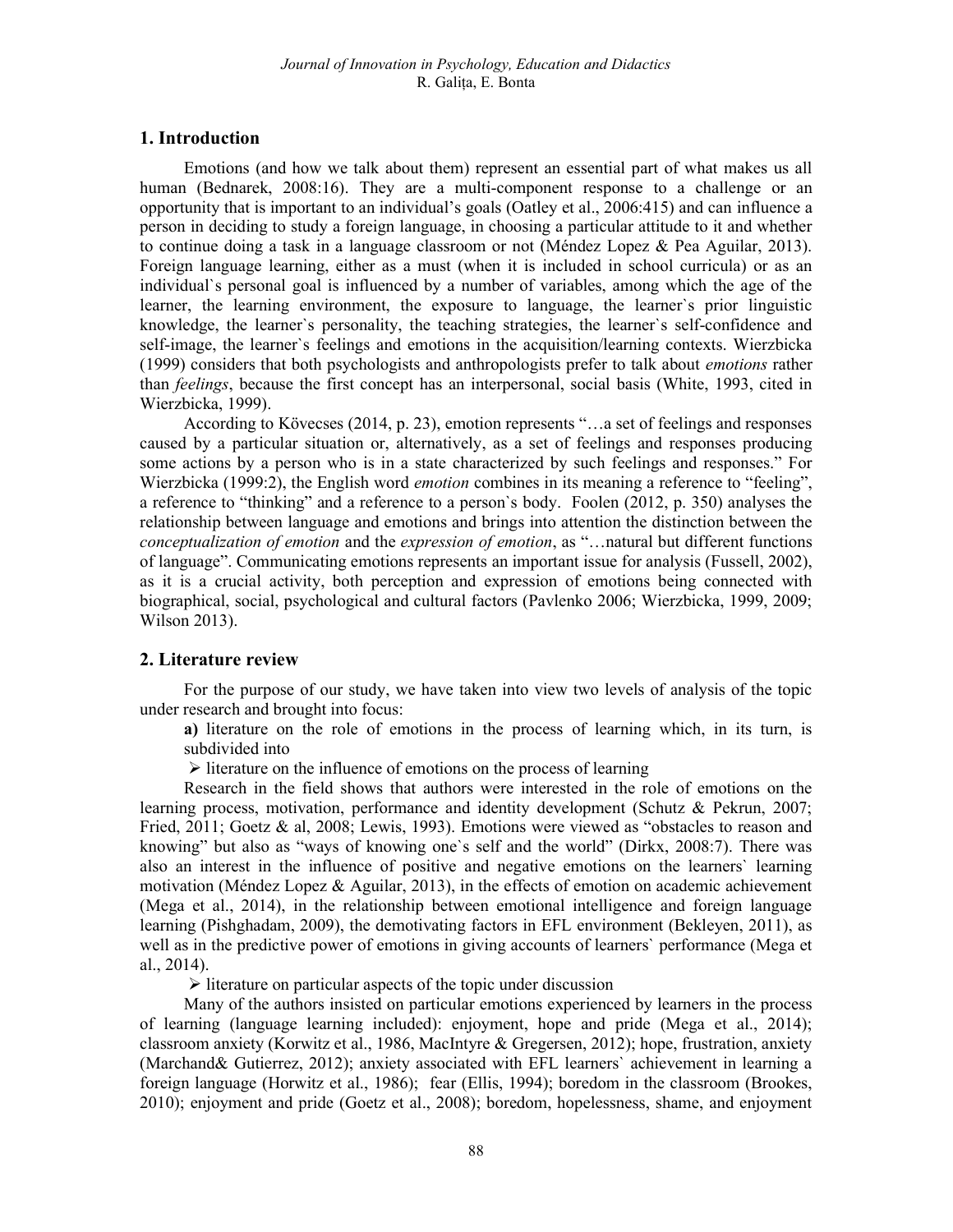(Pishghadam et al. 2016); achievement emotions (Pekrun, 2006); fear, embarrassment, as a demotivation-triggering factor in learning and using a foreign language (Bonta, 2019).

b) literature on linguistic autobiographies

Linguistic autobiography, as a form of narrative writing (Agapova, 2007; Bonta, 2015; Bonta, 2019; Bonta & Galița, 2011; Burnett, 1991; Myahara, 2010; Pavlenko, 2007; Pellegrino, 1998; 2015; Posada & Garzón-Duarte, 2019, Tse, 2000), "explores the interweaving between language, thought and social practice" (Passeggi, 2011, cited in Posada & Garzón-Duarte, 2019: 164). Linguistic autobiographies shed light on individuals` linguistic trajectories and can be viewed as "a huge reservoir of potentially rich and varied information" (Burnett, 1991:123) about individual`s experience with language(s) learning displayed through thoughts, attitudes, intentions, or emotions (Danielson, 1989; Benson, 2004).

Their study is part of the autobiographical research in education, with benefits for both learners and teachers. While learners develop their reflective abilities and critical thinking about their language repertoires on an affective level, they make sense of their learning experiences and become aware of their own resources and potential, teachers have the opportunity to understand learners` emotional involvement and social behaviour when immersed in a L2 environment and apply appropriate teaching technique and behaviour in their classes (Bonta, 2015; Bonta & Galița, 2011).

## 3. Research questions

The research questions of our study were:

What emotions did learners experience during their foreign language(s) acquisition/learning and usage processes?

How were these emotions conceptualized?

How were they expressed through language?

What were their effects on language acquisition/ learning?

What are the implications of the learners` language of emotion for EFL classes?

The study was based on the assumption that if teachers become aware of the emotions, they passed through during their process of acquiring/learning a language, they could, in their turn, understand their learners` emotional involvement in the learning process (with its activating and deactivating effects) and thus, they will set into motion appropriate teaching techniques and teaching behaviour.

#### 4. Methodology

#### 4.1. Participants

The participants to the study (n=26 - all females) were teachers of English from Bacău county, former learners of the Faculty of Letters, "Vasile Alecsandri" University of Bacău. Their age ranged between 26 and 45 (mean =  $36.9$ ; SD =  $5.51$ ) and participation was on a voluntary basis, after they had been contacted via e-mail.

#### 4.2. Research instruments

For our study, we used a mixture of qualitative and quantitative data analysis of the linguistic autobiographies collected from the respondents. The analysis had in view Foolen`s (2012) theoretical framework of emotion analysis (based on the distinction between conceptualization and expression of emotions), as well as an adapted version of Pekrun`s (2007) taxonomy of academic emotions that are relevant for learners` learning.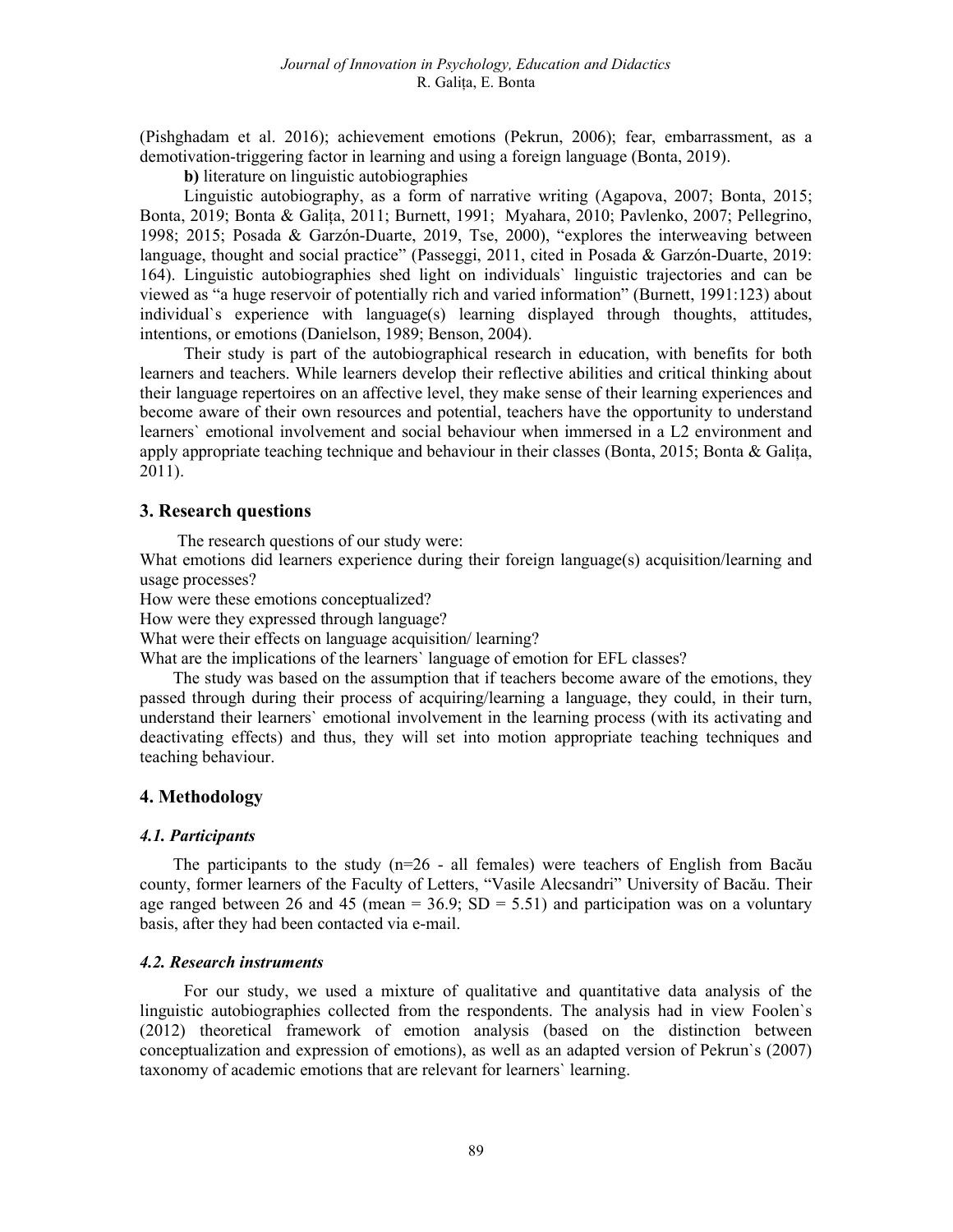## 4.3. Data collection

In order to ensure validity of the study, we first had a meeting with participants. During this meeting, we introduced the concept of Linguistic Autobiography (LA), its structure, characteristics, content and benefits for both learners and teachers in the EFL teaching-learning process. We advised the respondents to look back to their foreign language learning experiences in school and out of school contexts and give accounts of their language learning stages, their own effort of learning, the teacher`s role in the teaching-learning process, happy/sad learning experiences, helpful/hindering factors in the process of learning, as well as feelings they experienced along the process of acquiring/learning new languages.

# 4.4. Data processing

After securing the participants` verbal approval regarding data processing on a coded name basis, we

- $\Box$  collected the linguistic autobiographies, offered each of them a coded identification number (T1 - T26) and read them carefully
- $\Box$  extracted the passages that were based on conceptualizations and expressions of emotion ( $n = 257$  instances)
- $\Box$  included the emotions in an adapted taxonomy established by Pekrun (2007), identifying categories of emotion and their (internal and external) stimuli
- $\Box$  we calculated the Mean (M) and Standard deviation (SD) values (for each type) and the effects  $(E)$  emotions had on the learning process: activating  $(A)$  or deactivating  $(D)$  ones
- $\Box$  we exemplified the typical emotion expressions that we identified

## 5. Results

While reading the linguistic autobiographies, we became aware of the fact that the learners' "meetings" with new languages were accompanied by various emotions, that began, got stronger or faded away, and they were clearly and openly stated by respondents. We applied the controlvalue theory of achievement emotions (Pekrun, Frenzel, Goetz, & Perry, 2007) and identified the different categories emotions belonged to, in terms of number and percentage. Table 1 offers a synthesis of our outcomes.

|               | <b>Categories of emotion</b> | No  | $\frac{0}{0}$ |
|---------------|------------------------------|-----|---------------|
|               | Epistemic emotions (EE)      | 108 | 42.02         |
|               | Achievement<br>emotions      | 105 | 40.85         |
| 257 instances | AE)                          |     |               |
|               | Social emotions (SE)         | 24  | 9.33          |
|               | Language emotions (LE)       |     | 7.78          |

|  | Table 1. Categories of emotions |
|--|---------------------------------|
|  |                                 |

We then analysed each category, identifying the variety of emotions, the stimuli that triggered them, the Mean and Standard Deviation for each emotion, as well as the effect  $(A =$ activating; D= deactivating) the respective emotion had on the respondents (as reported in their narratives) (Tables 2-5).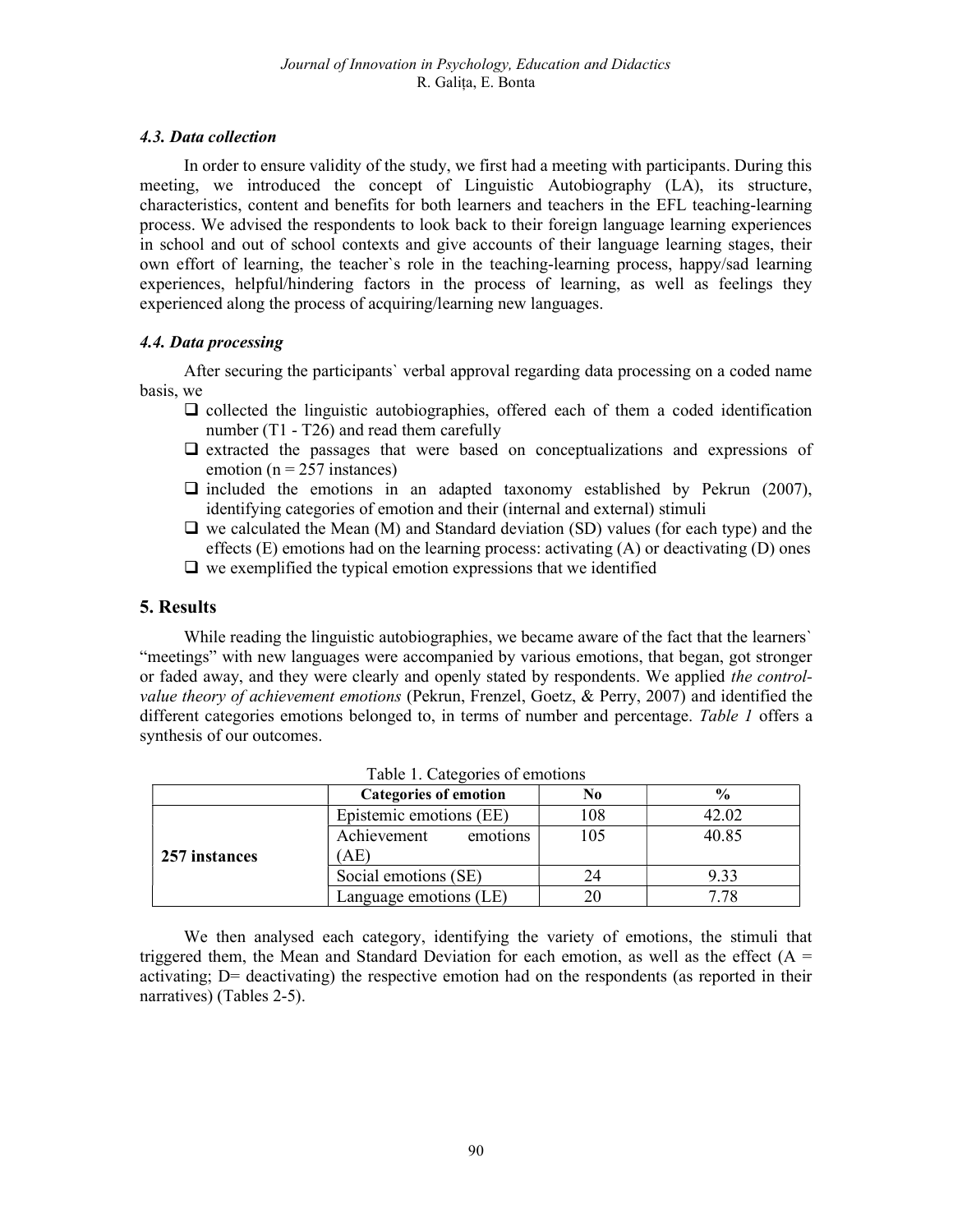| <b>Category of</b> | <b>Descriptor</b> | $\frac{6}{6}$ | <b>Stimulus</b>                             | N <sub>0</sub> | M              | <b>SD</b>  | E            |
|--------------------|-------------------|---------------|---------------------------------------------|----------------|----------------|------------|--------------|
| emotion            |                   |               |                                             |                | $(\mu)$        | $(\sigma)$ |              |
| Epistemic          | triggered         | 42.02         |                                             |                |                |            |              |
| emotions           | by                |               |                                             |                |                |            |              |
| (EE)               | cognitive         |               |                                             |                |                |            |              |
| surprise           | processes         |               | (features of) the language                  | $\overline{4}$ | $\overline{7}$ | 3          | A            |
|                    |                   |               | $\triangleright$ own (good skills)          | 10             |                |            |              |
| delight            |                   |               | language                                    | 6              | 6.6            | 2.05       | A            |
|                    |                   |               | $\triangleright$ own progress in language   | $\overline{7}$ |                |            |              |
|                    |                   |               | $\triangleright$ awareness of benefits      | 3              |                |            |              |
|                    |                   |               | opportunities for practice                  | $\overline{9}$ |                |            |              |
|                    |                   |               | $\triangleright$ teaching techniques        | $\overline{8}$ |                |            |              |
| curiosity          |                   |               | $\triangleright$ textbooks                  | $\overline{2}$ | $\overline{2}$ | $\Omega$   | $\mathsf{A}$ |
|                    |                   |               | $\triangleright$ new knowledge              | $\overline{2}$ |                |            |              |
| discourage-        |                   |               | $\triangleright$ tasks                      | $\overline{2}$ | 3.5            | 1.5        | D/           |
| ment               |                   |               | $\triangleright$ others' language use       | 6              |                |            | A            |
|                    |                   |               |                                             |                |                |            |              |
| frustration        |                   |               | $\triangleright$ language difficulty        | 6              | 5.4            | 1.62       | D            |
|                    |                   |               | $\triangleright$ individual skills          | 8              |                |            | D            |
|                    |                   |               | $\triangleright$ teaching techniques        | $\overline{5}$ |                |            |              |
|                    |                   |               | $\triangleright$ receiving                  | 3              |                |            |              |
|                    |                   |               | criticism/shameful                          |                |                |            |              |
|                    |                   |               | experiences                                 |                |                |            |              |
|                    |                   |               | $\triangleright$ fewer opportunities to use | $\overline{5}$ |                |            |              |
|                    |                   |               | the language                                |                |                |            |              |
| fear               |                   |               | $\triangleright$ level of knowldge          | 16             | 7.3            | 2.35       | D            |
|                    |                   |               | $\triangleright$ language difficulty        | $\overline{4}$ | 3              |            |              |
|                    |                   |               | $\triangleright$ personal traits (shyness)  | $\overline{c}$ |                |            |              |
| boredom            |                   |               | $\triangleright$ inadequate tasks           | $\overline{2}$ | 1.5            | 0.5        | D            |
|                    |                   |               | $\triangleright$ classroom atmosphere       | 1              |                |            |              |

Table 2. Epistemic emotions (EE)

Table 3. Achievement emotions (AE)

| Category of<br>emotion | <b>Descriptor</b> | $\frac{6}{9}$ | <b>Stimulus</b>             | N <sub>0</sub> | М<br>(µ) | <b>SD</b><br>$(\sigma)$ | E            |
|------------------------|-------------------|---------------|-----------------------------|----------------|----------|-------------------------|--------------|
| Achievement            | success           | 40.85         |                             |                |          |                         | A/D          |
| emotions               | and               |               |                             |                |          |                         |              |
| AE)                    | failure in        |               |                             |                |          |                         |              |
| enthusiasm             | the               |               | learning foreign languages  | 8              | 5.75     | 2.48                    | $\mathsf{A}$ |
|                        | process of        |               | good grades                 | $\overline{2}$ |          |                         |              |
|                        | learning          |               | language classes            | 5              |          |                         |              |
|                        |                   |               | language itself             | 8              |          |                         |              |
| joy                    |                   |               | contact with natives        | 5              | 2.75     | 1.78                    | $\mathsf{A}$ |
|                        |                   |               | textbooks                   |                |          |                         |              |
|                        |                   |               | opportunities for practice  | $\overline{4}$ |          |                         |              |
|                        |                   |               | teaching techniques         |                |          |                         |              |
| hope                   |                   |               | opportunities<br>for<br>new | 1              | 5.5      | 4.5                     | $\mathsf{A}$ |
|                        |                   |               | practice                    |                |          |                         |              |
|                        |                   |               | progress in language        | 10             |          |                         |              |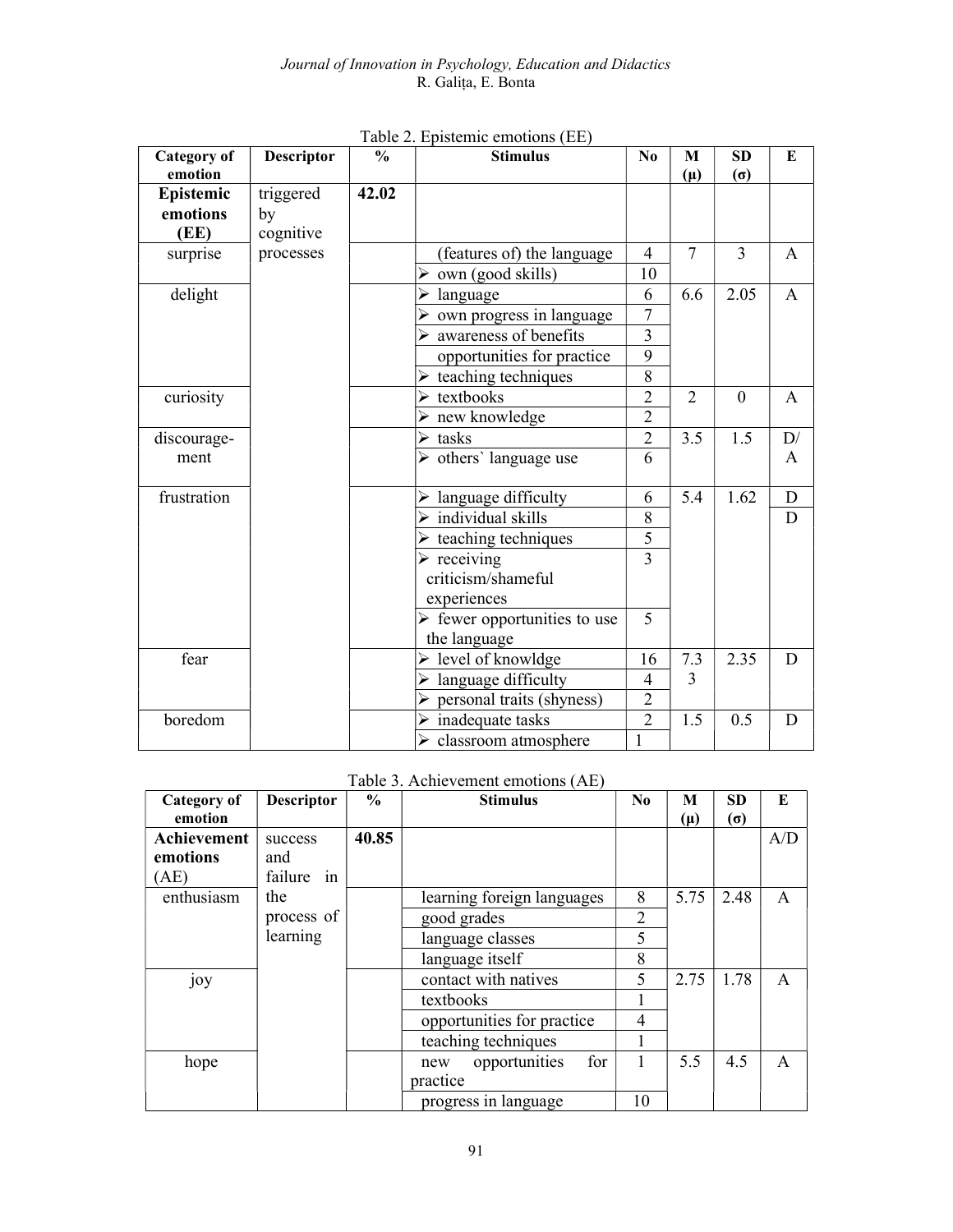#### Journal of Innovation in Psychology, Education and Didactics R. Galița, E. Bonta

| pride     | own linguistic skills   | O |     | 2.16 |     |
|-----------|-------------------------|---|-----|------|-----|
|           | progress acknowledged   |   |     |      |     |
|           | better than classmates  |   |     |      |     |
| gratitude | teachers                |   |     |      |     |
|           | others                  |   |     |      |     |
| anxiety   | poor-self confidence    |   | 8   |      |     |
|           | lack of ability         |   |     |      |     |
| shame     | failure in language use |   | 6.5 | 1.5  | D/A |
|           | poor self-image/esteem  |   |     |      |     |

Table 4. Social emotions (SE)

| <b>Category of</b><br>emotion     | <b>Descriptor</b>                      | $\frac{0}{0}$ | <b>Stimulus</b> | N <sub>0</sub> | М<br>$(\mu)$ | <b>SD</b><br>$(\sigma)$ | E |
|-----------------------------------|----------------------------------------|---------------|-----------------|----------------|--------------|-------------------------|---|
| <b>Social</b><br>emotions<br>(SE) | related<br>to<br>teachers<br>and peers | 9.33          |                 |                |              |                         |   |
| love                              |                                        |               | teacher         | ┑              | 4.5          | 2.5                     | A |
|                                   |                                        |               | peers           | $\overline{2}$ |              |                         | A |
| admiration                        |                                        |               | teacher<br>↘    | 8              |              |                         | A |
| contempt                          |                                        |               | teacher<br>⋗    | 1              |              |                         | D |
| envy                              |                                        |               | peers           | $\overline{2}$ |              |                         | A |
| anger                             |                                        |               | teacher         | 4              |              |                         | D |

Besides the achievement emotions, epistemic emotions and social emotions, the authors of the theory mentioned the fourth category: topic emotions (strictly linked to the topic of the lessons). For the sake of our study, we adapted the taxonomy and replaced the fourth category with that of language emotions. We were more interested in the emotions triggered by the experience with the foreign language(s) that respondents acquired/learned than in the emotions triggered by the topic of the lessons.

| Category of<br>emotion | <b>Descriptor</b> | $\frac{0}{0}$ | <b>Stimulus</b>                                      | $\bf N_0$     | M<br>$(\mu)$ | <b>SD</b><br>$(\sigma)$ | <b>Effect</b> |
|------------------------|-------------------|---------------|------------------------------------------------------|---------------|--------------|-------------------------|---------------|
| Language               | related<br>to     | 7.78          |                                                      |               |              |                         |               |
| emotions               | the               |               |                                                      |               |              |                         |               |
| (LE)                   | elements to       |               |                                                      |               |              |                         |               |
| anxiety                | be taught         |               | difficulty of grammar                                | 5             | 3            | $\overline{2}$          | D/A           |
|                        |                   |               | $\triangleright$ large number of synonyms            |               |              |                         | A             |
| enjoyment              |                   |               | of<br>language<br>power<br>expression                | 3             | 2.5          | 0.5                     | A             |
|                        |                   |               | musicality of language                               | 2             |              |                         |               |
| delight                |                   |               | pronunciation                                        |               | $\varsigma$  | 2                       | $\mathsf{A}$  |
|                        |                   |               | simple<br>rules<br>grammar<br>(compared to Romanian) | $\mathcal{E}$ |              |                         |               |
| dislike                |                   |               | language (on the whole)                              |               | 1.5          | 0.5                     | D             |
|                        |                   |               | $\triangleright$ a particular language               | 2             |              |                         |               |

Within each category, we identified the variety of emotions (with their Mean and Standard deviation values) and the stimuli that triggered them. We identified the effect that each emotion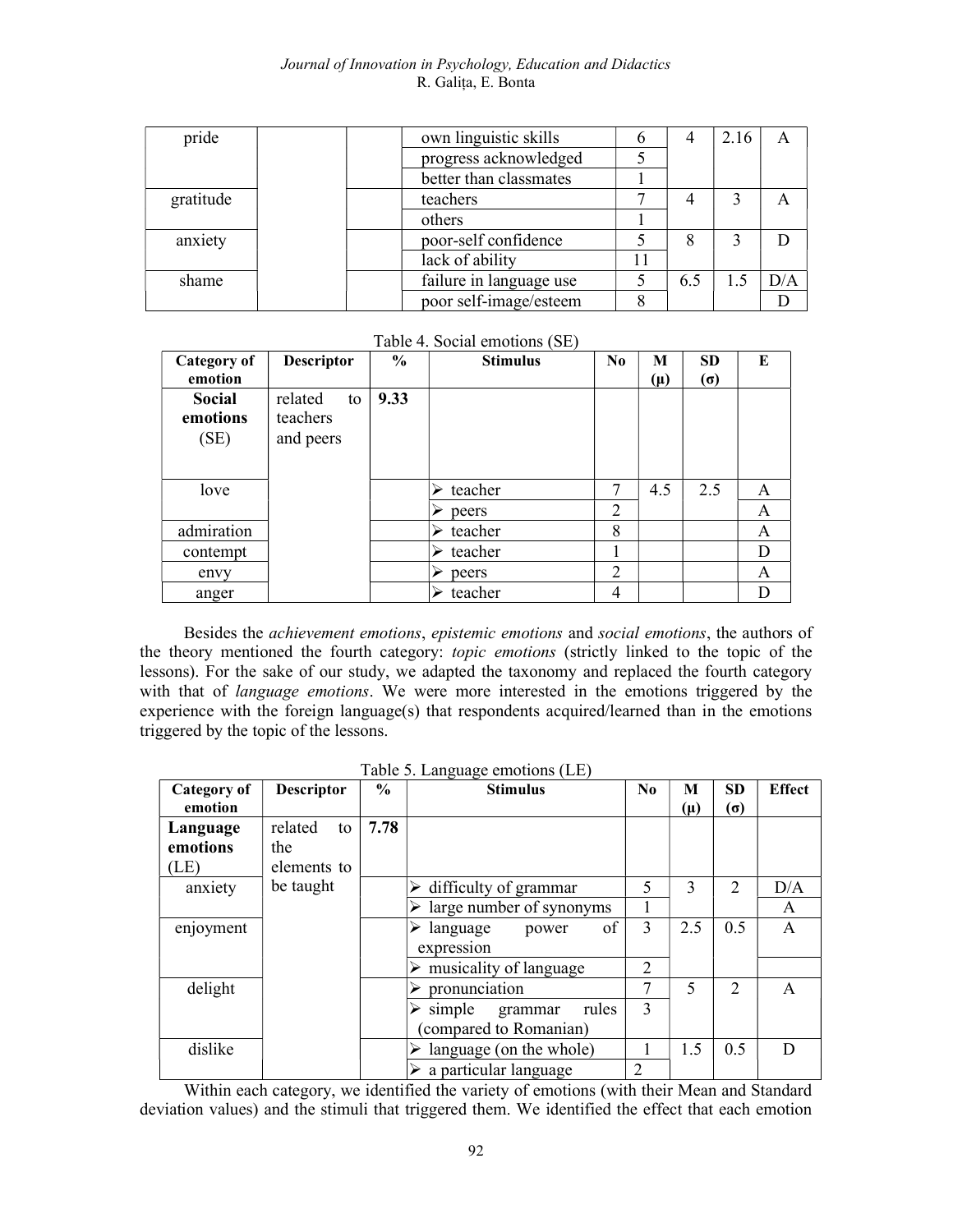produced on the respondents (activating/deactivating effect), as part of our interest in the implications that the language of emotion could have for EFL classes.

Thus, in the category of *epistemic emotions* (triggered by cognitive processes), we identified the following:

- $\triangleright$  Number of instances = 108.
- $\triangleright$  The emotions with activating effects were represented (according to their descending number) by delight ( $n=33$ ); surprise ( $n=14$ ) and curiosity ( $n=4$ ). The most important factors that respondents were delighted by were opportunities for practice  $(n=9)$  and teaching techniques  $(n=8)$  – as elements directly linked to the external factors influencing the respondents` learning the language, as compared to internal factors (own progress in language (n= 6). Own good skills, as well as features of the language, surprised them positively and motivated them in their study, stirring their curiosity for new material and new encounters with the language.
- $\triangleright$  The most demotivating emotions were frustration (n=27); fear (n=22); discouragement  $(n=3)$  and boredom  $(n=3)$ . Discouragement was mentioned as a result of the interaction with the others who were speaking the foreign language and who displayed better skills than the respondents ( $n= 8$ ) or, as their trying to solve the tasks in the classroom ( $n= 2$ ). Frustration was brought (in most cases) by the respondents` awareness regarding their individual skills in learning and producing the new language structures  $(n=8)$ , as well as by the language difficulty  $(n=6)$ . An important number of instances when frustration was mentioned, were connected with the process of teaching (teaching techniques =5; few opportunities to practise the language  $= 5$ ) or the unpleasant/shameful experiences that respondents had in the classroom, while receiving excessive correction and criticism in front of their peers (n=3). Their fear was connected to their low level of knowledge ( $n=16$ ), the difficulty of the language they had to study ( $n=4$ ) and their personal traits – especially shyness (n=2) to talk in front of the others or to initiate talk in the foreign language. Boredom is strictly connected with the teaching methodology that was based on inadequate tasks, either too difficult or too easy for the learners` level of knowledge  $(n=2)$  and the unpleasant classroom atmosphere  $(n=1)$ .

The analysis of the respondents' *achievement emotions* (related to success and failure in the process of learning) brought into light the following aspects:

- $\triangleright$  Number of instances = 105.
- $\triangleright$  The emotions with an activating effect included the enthusiasm brought by learning foreign languages in general ( $n=8$ ) or learning a specific language ( $n=8$ ), as well as by the language classes with their atmosphere and the teaching techniques  $(n=5)$  or the good grades the respondents obtained  $(n=2)$ . Joy was especially brought by the contact with natives (n=4), a thing that represented good opportunities for practice (n=4) in activities/individual life outside classroom, but it was also linked with what teaching in formal context involved: the teaching techniques  $(n=1)$  and interesting textbooks  $(n=1)$ . Respondents felt hopeful in what concerned their progress in language (despite difficulties that they had to encounter)  $(n=10)$  and new opportunities for practice – inside or outside classroom. Pride  $(n=12)$  was brought by own development of linguistic skills, moments in which they felt better than their peers in displaying either speaking or writing skills, but more than these, they were proud especially when progress was acknowledged by their interlocutors (outside the classroom) or by their teachers. They did not forget to mention their gratitude for teachers  $(n=7)$  and the other people (family, friends, acquaintances, partners in projects) who contributed to their success in language.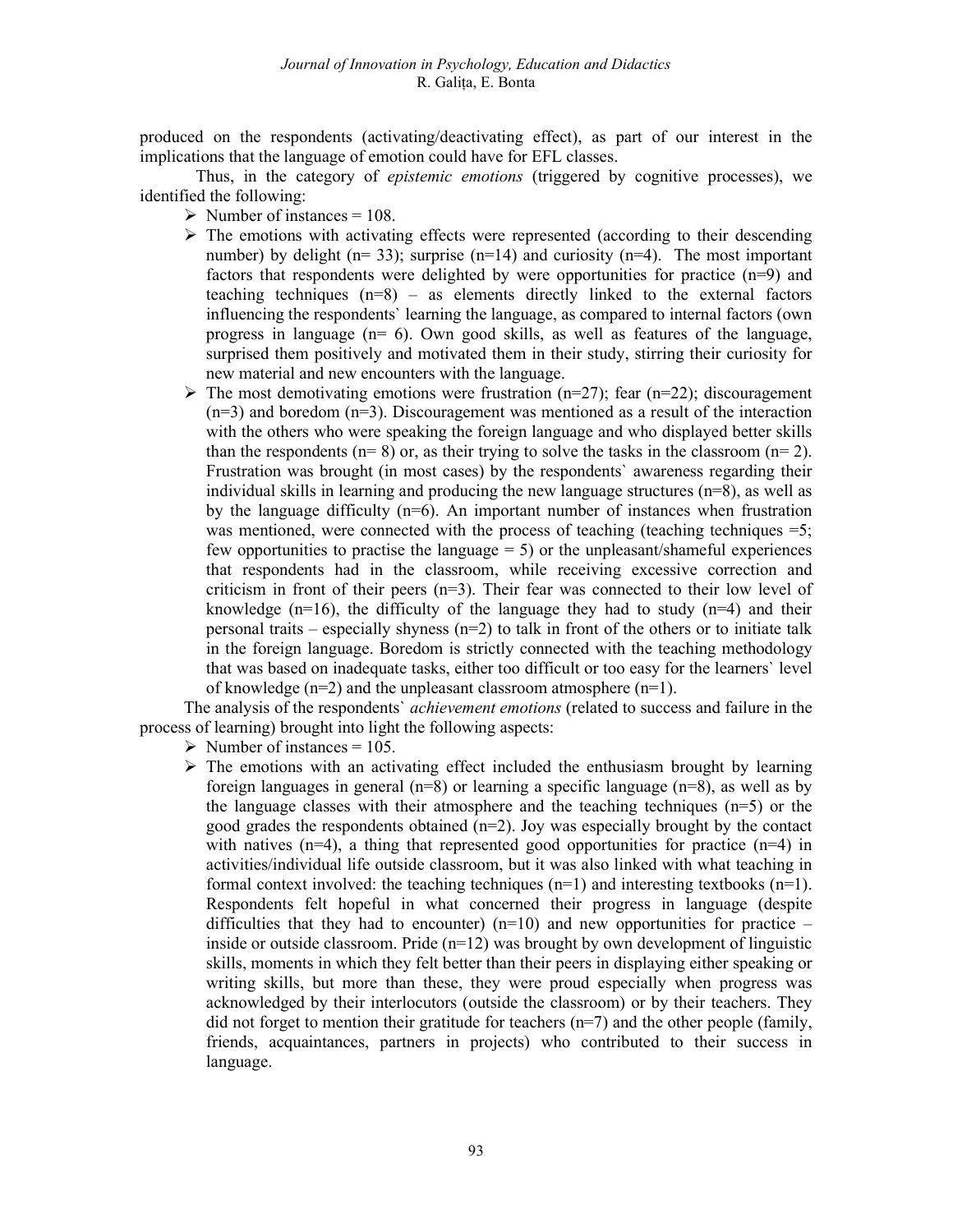$\triangleright$  The emotions that had a deactivating effect upon them were the anxiety they felt because of their poor self-confidence  $(n=5)$  or their lack of ability  $(n=11)$ , alongside with shame brought by poor self-image/esteem  $(n=8)$  and failure in language use  $(n=5)$ .

The analysis of the category of social emotions (related to teachers and peers) revealed the following:

 $\triangleright$  Number of instances = 24

- $\triangleright$  The emotions that had an activating effect upon respondents proved to be love and admiration (n=15) for the teachers of the respective foreign language, as well as love for the peers in the school context. An interesting thing to take into consideration is that data showed that envy  $(n=2)$ , for example, directed towards peers can trigger an activating effect, motivating learners to study more and obtain the same results (even better ones) than the envied individuals.
- $\triangleright$  The emotions with deactivating effect upon respondents were anger (n=4), even contempt directed towards the teacher (because of his attitude towards teaching/learners or his teaching style /behaviour).
- The analysis of the category of language emotions revealed the following:
- $\triangleright$  Number of instances = 20
- $\triangleright$  The emotions with activating effect included delight brought by pronunciation or simple grammar rules (as compared to Romanian) in the case of the English language  $(n=15)$  and enjoyment conveyed by the language power of expression and language musicality  $(n=5)$ . Emotions such as anxiety triggered by grammar difficulties, instead of having entirely deactivating effects, had also activating ones, engaging learners in a permanent struggle on their way to success.
- $\triangleright$  The only pure deactivating effects were brought by learners' dislike of the language they had to study or the one they came into contact with in a particular context.

 Table 6 summarizes the already identified data, presenting the type of effects brought by categories of emotions:

| <b>Type of effect</b> | No of<br>instances | <b>Type of emotion</b> |
|-----------------------|--------------------|------------------------|
| <b>Activating</b>     | 67                 | Achievement emotions   |
|                       | 53                 | Epistemic emotions     |
|                       | 19                 | Social emotions        |
|                       | 18                 | Language emotions      |
|                       | 173                |                        |
| Deactivating          | 58                 | Epistemic emotions     |
|                       | 11                 | Achievement emotions   |
|                       | 3                  | Language emotions      |
|                       |                    | Social emotions        |
|                       | 84                 |                        |

|  |  |  | Table 6. Effects brought by emotions in language learning and usage |  |
|--|--|--|---------------------------------------------------------------------|--|
|  |  |  |                                                                     |  |
|  |  |  |                                                                     |  |

The data presented in Table 6 can be well corroborated with the data in Table 7 and Table 8, in which we divided the large group of identified emotions into two types: positive and negative ones. For each type, we established the specific emotions, the categories that emotions belong, the number of occurrences and the internal or external stimuli ( $IS =$  internal stimuli;  $ES =$ external stimuli) that triggered those emotions.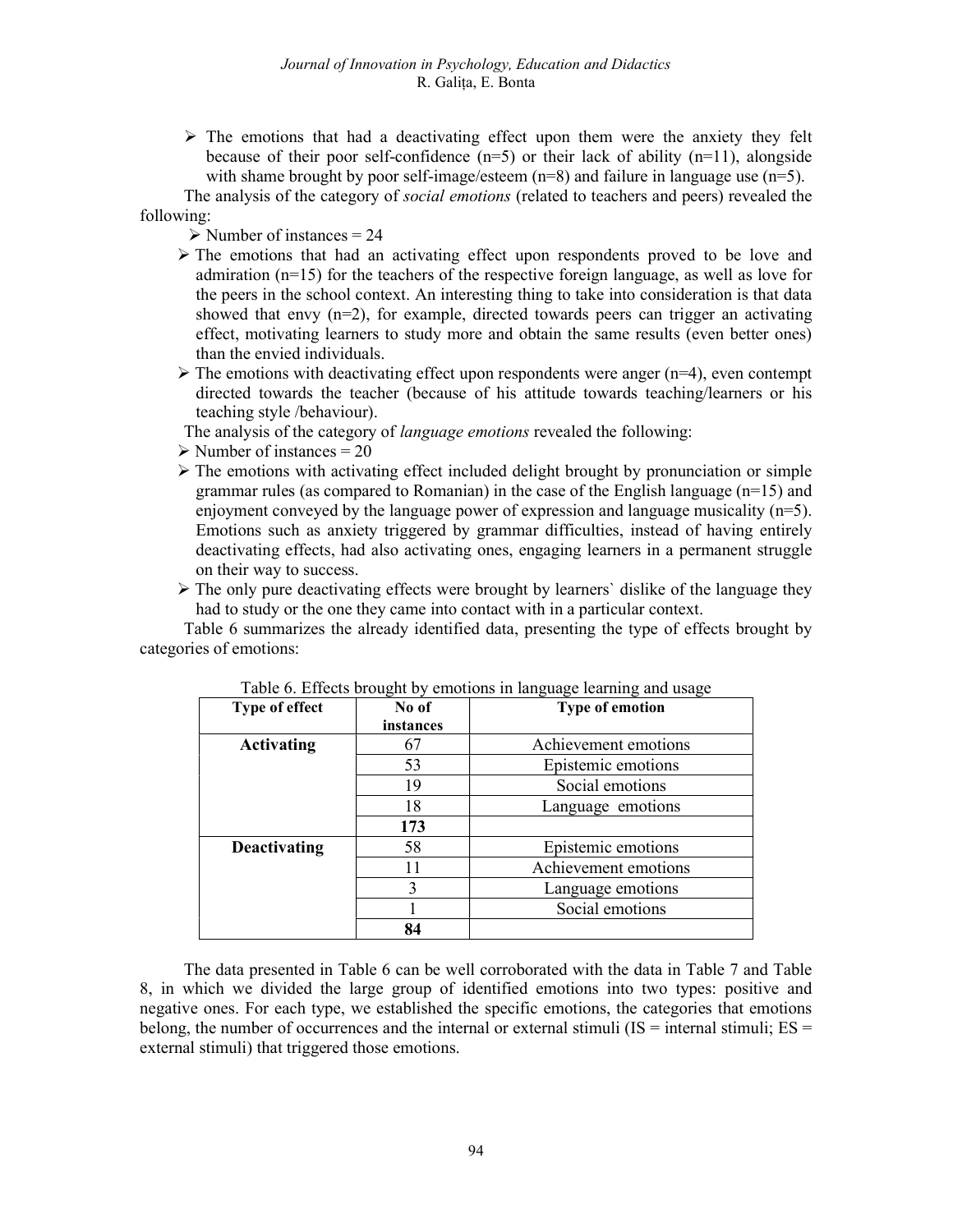| <b>Emotion</b> | <b>Specific</b>          | <b>Emotion</b>                         | <b>Stimuli</b><br>N <sub>0</sub><br><b>IS</b><br><b>ES</b> |                | <b>Stimuli</b>                                                                                             |              |                                                                                                                                  |
|----------------|--------------------------|----------------------------------------|------------------------------------------------------------|----------------|------------------------------------------------------------------------------------------------------------|--------------|----------------------------------------------------------------------------------------------------------------------------------|
| type           | emotion                  | category                               |                                                            |                |                                                                                                            |              |                                                                                                                                  |
| positive       | delight                  | EE<br>$^{+}$<br>LE<br>$+$<br><b>SE</b> | 52                                                         | 10             | $\triangleright$ own<br>(improved)<br>skills<br>➤<br>awareness of<br>benefits<br>brought<br>by<br>language | 42           | $\triangleright$ opportunities<br>for<br>practice<br>$\triangleright$ teaching<br>techniques<br>$\triangleright$ language itself |
|                | enjoyment                | AE<br>$^{+}$<br>LE                     | 39                                                         | 10             | learning<br>$\triangleright$ good grades<br>$\triangleright$ good skills                                   | 29           | $\triangleright$ language<br>classes<br>atmosphere<br>$\triangleright$ out<br>of<br>school<br>practice in language               |
|                | surprise +<br>curiosity  | EE                                     | 18                                                         | 12             | good<br>$\triangleright$ own<br>skills<br>$\triangleright$ own<br>in<br>progress<br>language               | 6            | $\triangleright$ features<br>of<br>the<br>language<br>$\triangleright$ textbooks                                                 |
|                | gratitude+<br>admiration | AE<br>$^{+}$<br><b>SE</b>              | 16                                                         |                |                                                                                                            | 16           | $\triangleright$ teachers<br>other<br>$+$<br>facilitators                                                                        |
|                | pride                    | AE                                     | 12                                                         | $\overline{7}$ | in<br>$\triangleright$ progress<br>language                                                                | 5            | $\triangleright$ progress<br>acknowledged<br>by<br>teachers/others                                                               |
|                | hope                     | AE                                     | 11                                                         | 10             | $\triangleright$ ability<br>to<br>make progress<br>language<br>1n<br>acquisition                           | $\mathbf{1}$ | for<br>$\triangleright$ opportunities<br>practice                                                                                |
|                |                          |                                        | 148                                                        | 49             |                                                                                                            | 99           |                                                                                                                                  |

Table 7. Emotion types: positive emotions

Table 8. Emotion types: negative emotions

| <b>Emotion</b><br>type | <b>Specific</b><br>emotion | <b>Emotion</b><br>category | N <sub>0</sub> | IE | <b>Stimuli</b>                                                                                                                                             | ES | <b>Stimuli</b>                                                                                              |
|------------------------|----------------------------|----------------------------|----------------|----|------------------------------------------------------------------------------------------------------------------------------------------------------------|----|-------------------------------------------------------------------------------------------------------------|
| negative               | fear/<br>anxiety           | $EE + AE$<br>$+LE$         | 44             | 34 | perceived<br>of<br>threat<br>failure<br>self-<br>poor<br>confidence/p<br>self-<br>oor<br>esteem<br>$\triangleright$ concern for<br>their<br>self-<br>image | 10 | $\triangleright$ teacher's<br>criticism<br>$\triangleright$ lack<br>of<br>encouragement<br>from the teacher |
|                        | frustration                | $EE + SE$                  | 31             | 11 | $\triangleright$ low grades                                                                                                                                | 20 | language difficulty                                                                                         |
|                        | anger                      |                            |                |    | of<br>$\triangleright$ lack<br>knowledge                                                                                                                   |    | lack of autonomy<br>$\triangleright$ little practice                                                        |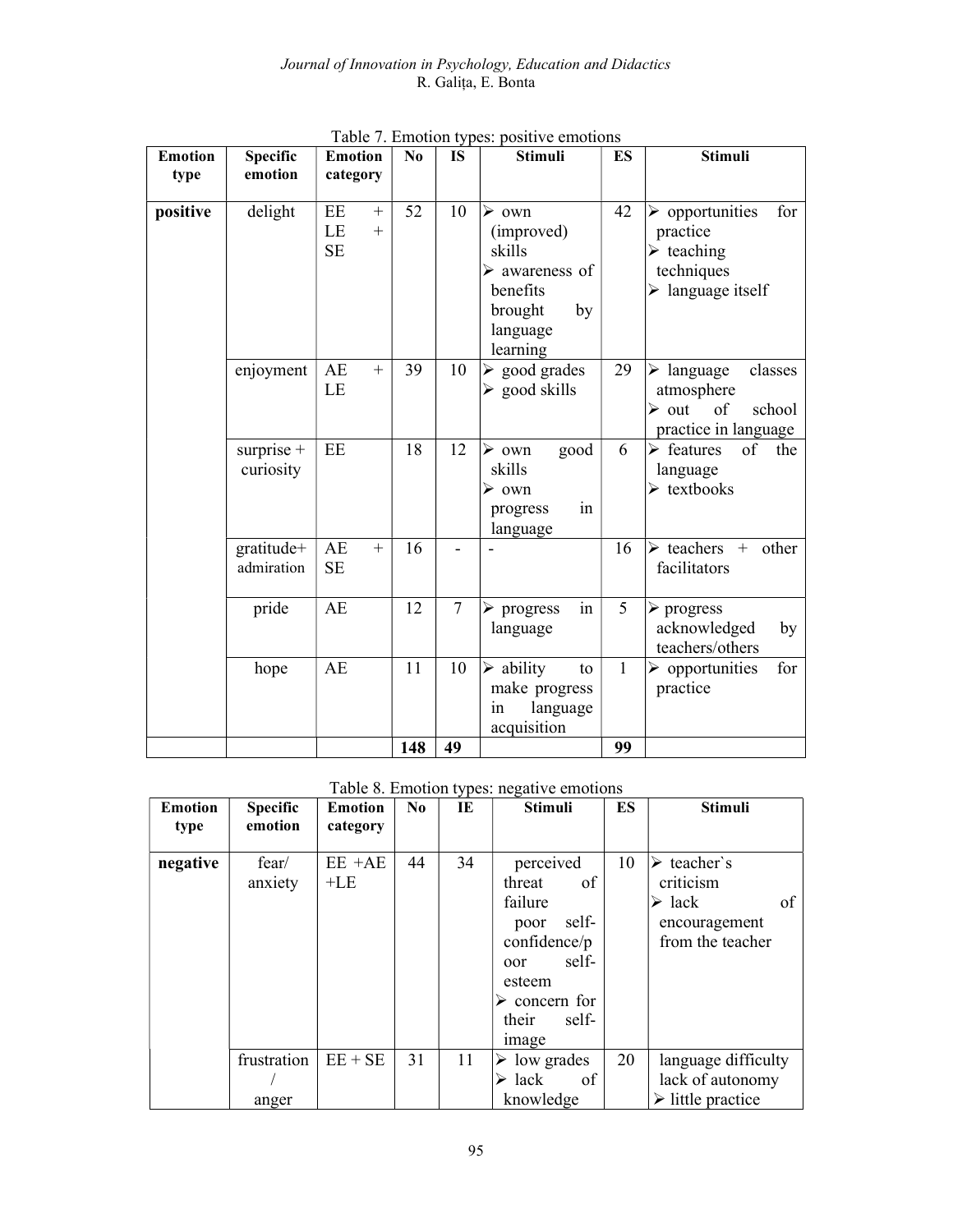|  |                   |           |                |    |                                                                                                        |                | $\triangleright$ peer reaction                                                               |
|--|-------------------|-----------|----------------|----|--------------------------------------------------------------------------------------------------------|----------------|----------------------------------------------------------------------------------------------|
|  |                   |           |                |    |                                                                                                        |                | $\triangleright$ classroom                                                                   |
|  |                   |           |                |    |                                                                                                        |                | atmosphere                                                                                   |
|  | shame             | AE        | 13             | 13 | $\triangleright$ shameful<br>experiences<br>$\triangleright$ frequent<br>failure<br>in<br>language use |                |                                                                                              |
|  | confusion         | EE        | 8              |    | of<br>$\triangleright$ lack<br>knowledge                                                               | 8              | $\triangleright$ tasks assigned<br>$\triangleright$ teaching<br>techniques                   |
|  | dislike           | LE        | 3              |    |                                                                                                        | $\overline{3}$ | $\triangleright$ teacher's<br>authoritarian<br>attitude<br>$\triangleright$ lack of autonomy |
|  | boredom           | EE        | 3              |    |                                                                                                        | $\overline{3}$ | $\triangleright$ teaching<br>techniques<br>$\triangleright$ inadequate<br>teaching materials |
|  | contempt/<br>envy | <b>SE</b> | $\overline{2}$ |    |                                                                                                        | $\overline{2}$ | $\triangleright$ competition<br>between learners                                             |
|  |                   |           | 104            | 58 |                                                                                                        | 46             |                                                                                              |

From Table 7 and Table 8 we can extract the following information:

- $\triangleright$  The number of external stimuli (ES = 99) that trigger positive emotions is higher than that of the internal stimuli  $(IS = 49)$ ; more exactly it is twice the number of the latter ones
- $\triangleright$  Positive emotions, such as delight and enjoyment in the study of the foreign language are especially triggered by external stimuli  $(ES = 71)$ . An important place is occupied by stimuli with direct reference to the teacher`s role in creating a classroom atmosphere, of using appropriate teaching techniques and offering learners opportunities for practising their receptive and productive skills. The language itself (with its phonetic qualities), along with interesting textbooks, produce surprise and curiosity, thus enhancing motivation. Out- of-school practice in language plays also an important role.

When teachers play their role well, they receive learners' gratitude and admiration  $(n=16)$ , openly expressed in the narratives on their past language experience. More than this, learners express their being proud of themselves if teachers acknowledge their progress in language and encourage them to work more. Internal stimuli  $(IS=49)$  stir emotions such as delight  $(n=52)$ , enjoyment (n=39), surprise (n=12), pride (n=7) and bring hope (n=10) to learners. Among these stimuli, an important place is occupied by the learners` own good skills, their progress in language competence and performance, as well as by their becoming aware of their own abilities and the benefits that language learning can bring to them and their future development as individuals.

Negative emotions, are based on internal stimuli (IS= 58) and external ones  $(n=46)$ , with a slight difference in number. Fear and anxiety  $(n=44)$  are, in most cases, responses of internal stimuli such as perceived threat of failure and poor self-confidence or self-esteem. The emotion is enhanced by external stimuli connected with the teacher`s style (excessive criticism for mistakes and lack of encouragement for learners). In consequence, respondents expressed frustration and anger (n=31) whenever they could not cope with challenges in learning, when they were exposed to little practice, worked in an inappropriate classroom atmosphere or were not given autonomy in their work. Shameful experiences and frequent failure in language use (as internal stimuli)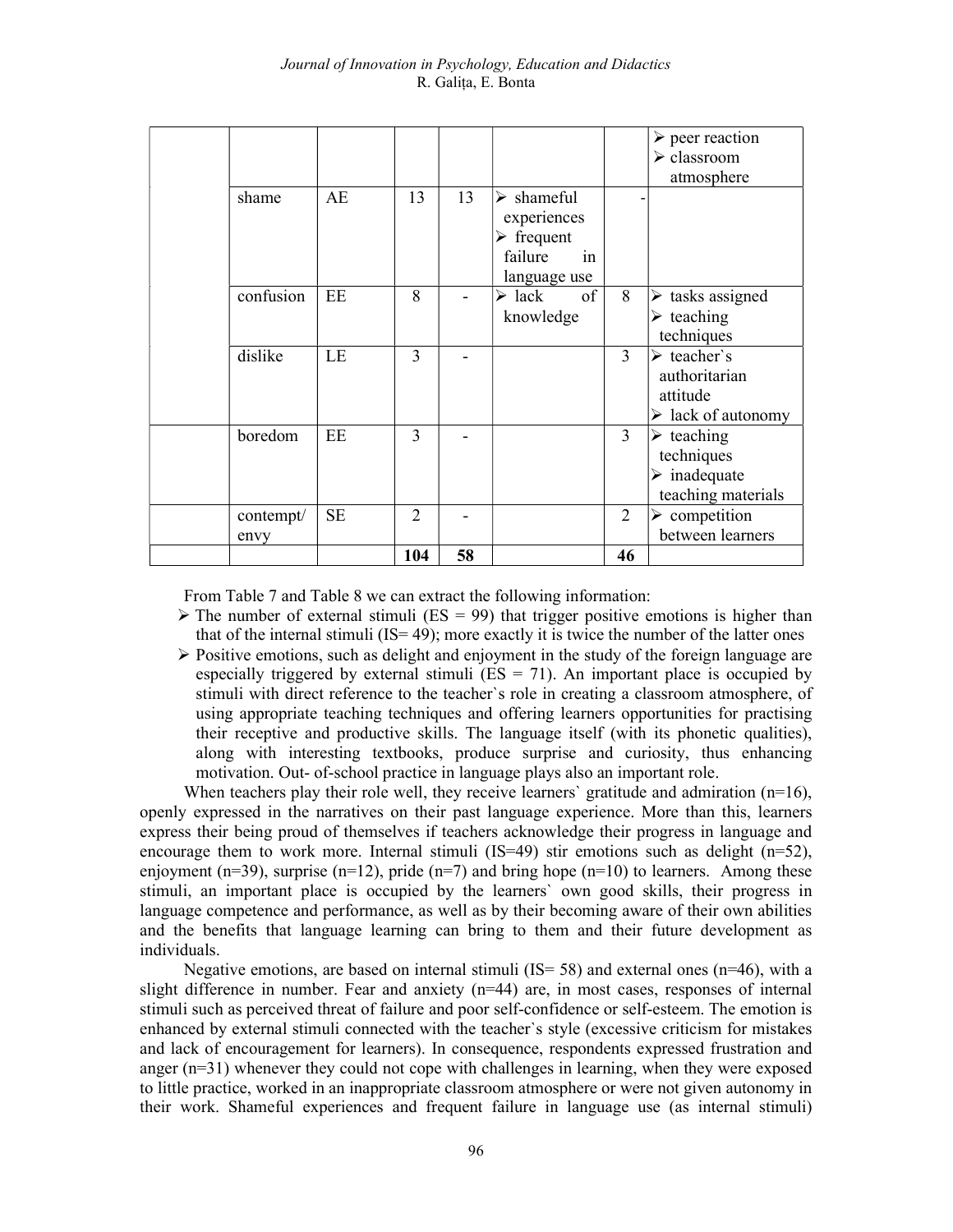brought feelings of shame (n=13). Other negative emotions (dislike, boredom, contempt or envy were exclusively triggered by external stimuli (n=8) linked with teacher`s authoritarian attitude, boring lessons, inappropriate teaching techniques or materials, as well as competition between learners in the classroom.

# 6. Discussion

The analysis of the 257 instances of emotion expressions that we identified, revealed the following: almost all of them could be included into three categories offered by Pekrun`s taxonomy (2006): epistemic emotions, achievement emotions and social emotions. Part of them fitted into a category that we created: language emotions. Thus, 42.02% belonged to epistemic emotions (EE), 40.85% to achievement emotions (AE), 9. 33% to the category of social emotions (SE), while 7.78% to that of language emotions (LE).

The analysis of the 26 linguistic autobiographies offered us material for the identification of the ways in which respondents conceptualized emotions, as well as of their linguistic expressions. Research on the issue of conceptualization of emotions is quite rich. We had in view Kövecses` study on emotions and used it as a basis for analysis. Dissatisfied with the way in which the emotion concepts were dealt with in literature on the topic, the author investigates a number of seven emotion concepts (anger, love, pride, fear, happiness, friendship and respect), in his attempt of offering their description from a cognitive linguistic perspective. For him, emotion concepts are "largely metaphorically and metonymically constituted and defined" (2014, p.16) and their representations are cognitive models, or conceptual frames. He offers examples of some of the most typical conceptual metaphors (2014, pp.16-17):

Emotion is a fluid in a container (filled with emotion) Emotion is heat/fire (burn with emotion) Emotion is a natural force (be overwhelmed by an emotion) Emotion is a physical force (be struck by an emotion) Emotion is a social superior (be governed/ruled by an emotion) Emotion is a opponent (be overcome by an emotion) Emotion is a captive animal (let go of an emotion) Emotion is a force dislocating the self (be beside oneself with an emotion) Emotion is burden (be weighed down by an emotion)

In the linguistic autobiographies we analysed, we identified:  $Emotion = a defeated opponent in a struggle$ 

> We used to work with a very colourful book; we used to play games and sing songs and this helped me overcome the **fear** of speaking English.  $(T1)$ At that moment, I felt no more fear; it was as if I was walking out of a deep forest and I could see the light. (T8)

Emotion = a hidden enemy (Kövecses, 2014)

I spent a week in England where I had the chance to speak English all the time; I forgot about my shyness.  $(T17)$ 

Emotion = an illness (Kövecses, 2014)

I felt I was choking with **fear** any moment I had to utter something in the new language. (T2)

Emotion = a starting point (Rakić, 2014)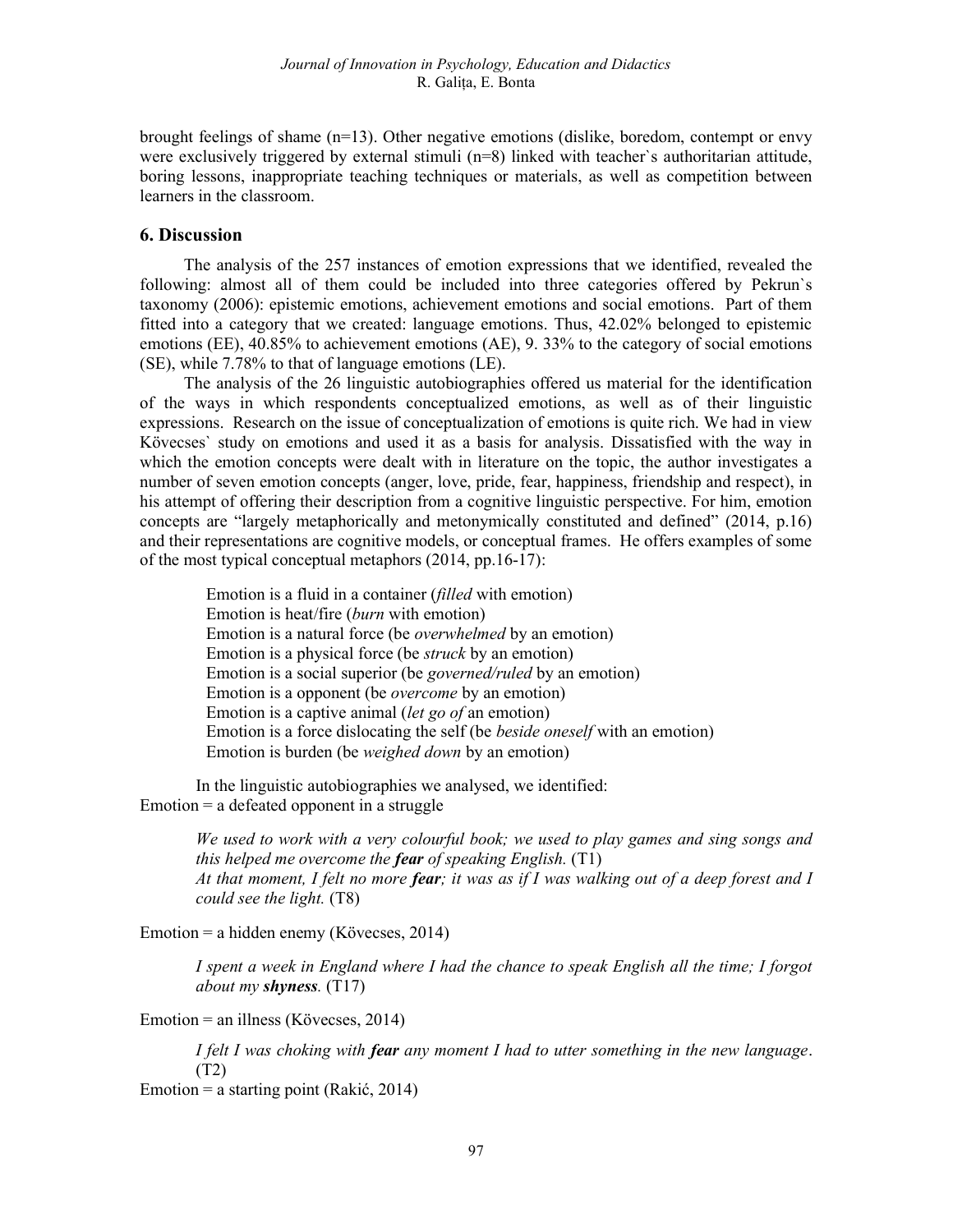Every new sentence that I uttered, every new question that I asked were small victories for me. I started to feel **proud** of myself.  $(T6)$ 

Emotion = a companion

Joy accompanied me all the way on this journey to success in language learning. (T13)

The linguistic expressions of emotions that respondents reported were based on  $\Box$  Verbs of being and state: be, feel I felt the difficulties of learning a foreign language. (T14) I often felt confused… (T5) I was disappointed with my grades.  $(T3)$  I was so happy and inquisitive during the English classes. (T4)  $\Box$  Verbs of feeling/emotion: love; like, admire, hate I loved both of these new languages. (T9) What I liked most was its rhythm and pronunciation.  $(T12)$ I admired my teacher and I loved the way in which she was making our English classes the most beautiful moments of school routine. (T19) I fell in **love** with English due to the teacher.  $(T2)$  $\Box$  Verbs with preposition: *refuse to, worry about* As I was not confident in my speaking abilities in French, I simply **refused to** use it, although I understood almost all the words in the question. (T7)  $\Box$  Nouns: love, affection, surprise, pride, anger, enthusiasm, anxiety English is and it will always be my **love**.  $(T21)$ I remember the feeling of **pride** when my knowledge was praised. (T4) \*\*\* nouns with preposition: appetite for, reluctance to, fear of I felt a certain **fear of** not making mistakes.  $(T7)$  $\Box$  Adjectives: happy, delighted, impressed, pleased, lucky, puzzled, sad, angry, anxious, disappointed, eager, anxious, terrified, proud, thankful I felt **lucky** to have many opportunities to learn new languages.  $(T3)$ Being shy and nervous, when my turn came, I forgot the poem and became voiceless. (T9) At first, I was **puzzled** as I could understand some of the words.  $(T3)$ \*\*\*adjectives with prepositions: eager to, confident about, comfortable with, afraid of, scared of, content with I was really **afraid of** making mistakes; I thought my colleagues will  $laugh...(T14)$  $\Box$  Adverbs: *luckily, sadly; fortunately/ unfortunately* **Luckily,** I had the chance to talk to natives.  $(T25)$ Sadly, the English classes at my elementary school were not as challenging ... (T23) \*\*\* Intensifiers: terribly; strongly; really; quite, pretty; rather, so I was so happy during the English classes!  $(T15)$ \*\*\* Quantifiers: much, many, a little, ever My heart was full of **much** joy as I was able to understand the questions.  $(T20)$  $\Box$  Interjections: Wow! I could finish the first book in English! What a feeling! WOW! (T18)

The outcomes of our research confirmed many of the conclusions that researchers on the topic have already brought into light. Thus, embarked on the "journey" of language learning, learners experience a diversity of emotions that vary between individuals (as they involve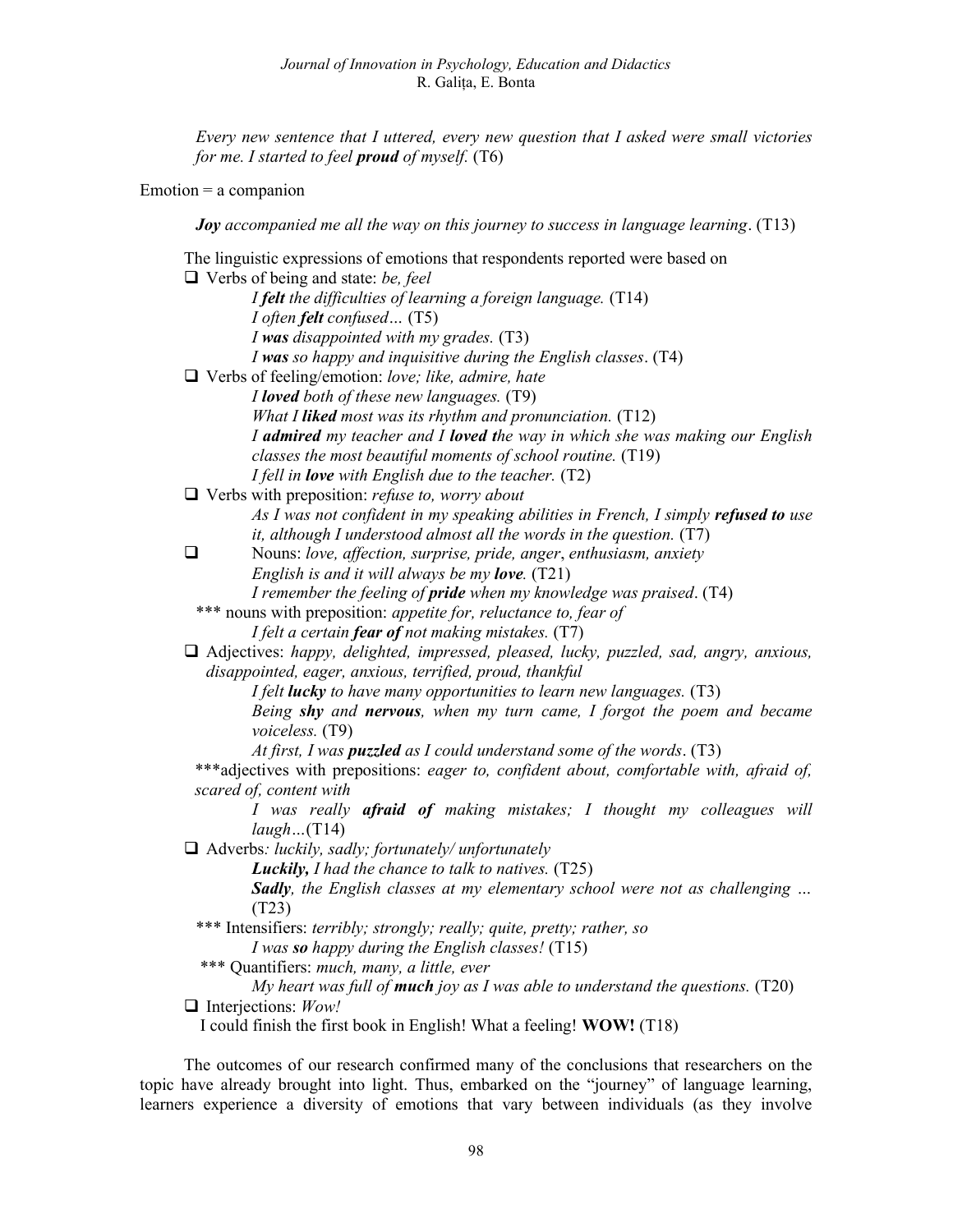subjective experiences - Pekrun, 2014, p. 10) and across contexts (participative, interactional, situational, temporal). Emotional experiences play an important role in education – in general – and in the acquisition/learning of a foreign language – in particular. Achievement in language learning is particularly influenced by the positive emotions that learners experience, such as joy, enjoyment, delight, enthusiasm, pride or hope – that are related to an increase in learners` intrinsic motivation, sustained effort for learning and better results, as well as to self-regulation of learning (Pekrun et al.,2011, p. 45). Deactivating effects are brought by negative emotions such as anxiety, fear, frustration, dislike, shame or boredom. These emotions are linked to learners` low level of intrinsic motivation and academic performance.

There are cases in which negative emotions, such as anxiety, fear, envy and discouragement can become motivational factors once learners become aware of the negative effects these emotions trigger not only at the academic level, but at the individual one (self-image, self-esteem) and they transform them into springboards towards learning enhancement. As noticed from the analysis of linguistic autobiographies, learners` emotions were stirred by both internal and external stimuli. Most of the external stimuli (for both positive and negative emotions) were linked with the teacher, the teaching techniques and the materials used in the classroom, the classroom management and the teacher`s attitude and behaviour.

Starting from Pekrun`s idea (2007) that emotions have a predictive power in explaining learners' performance, we consider that it is necessary that teachers have access to information regarding learners` emotions, so that they could understand them and resort to adjustments in their teaching approaches, methods, strategies and techniques. The emphasis should be placed on the increase of positive emotions and their transformation into a driving force towards success in language learning. The outcomes of our research brought us the satisfaction of having chosen teachers, as participants to our study, as these findings may raise their awareness of the role emotions play in the acquisition and language learning. Pishagam (2009) openly mentions the role of the teacher with regard to learners` emotions and highlights two important directions for the teacher`s duty: to promote learners` achievement and to establish a positive teacher-student relationship. The only reason for not having done this is that our research was designed to offer information just for the researcher – thus, being included in what Posada-Ortíz & Garzón-Duarte (2019, p.164) called "the recent tendency to use narratives and stories in order to comprehend the history of education" (as one possible type of research included in this approach: teachers' personal stories examined only by the researcher, being opposed to the second type: life of the teachers examined by the teachers and the researchers).

#### 6. Conclusions

Identifying and understanding their learners` emotional involvement in the learning process (with its activating and deactivating effects) could help them set into motion:

- $\Box$  Modalities of identifying learners' emotions (through conversations with learners, through questionnaires or narratives)
- $\Box$  Appropriate teaching techniques
	- adapted to the learners` level of knowledge
	- $\triangleright$  based on interactive and dynamic activities
	- $\triangleright$  based on activities and tasks appropriate to learners' age, level of knowledge and interest
	- $\triangleright$  based on the use of authentic, interesting and appropriate materials
	- $\triangleright$  offering more opportunities for practice
	- $\triangleright$  emphasising the cooperation between students, rather than the competition between them
- $\Box$  Teaching and relational behaviour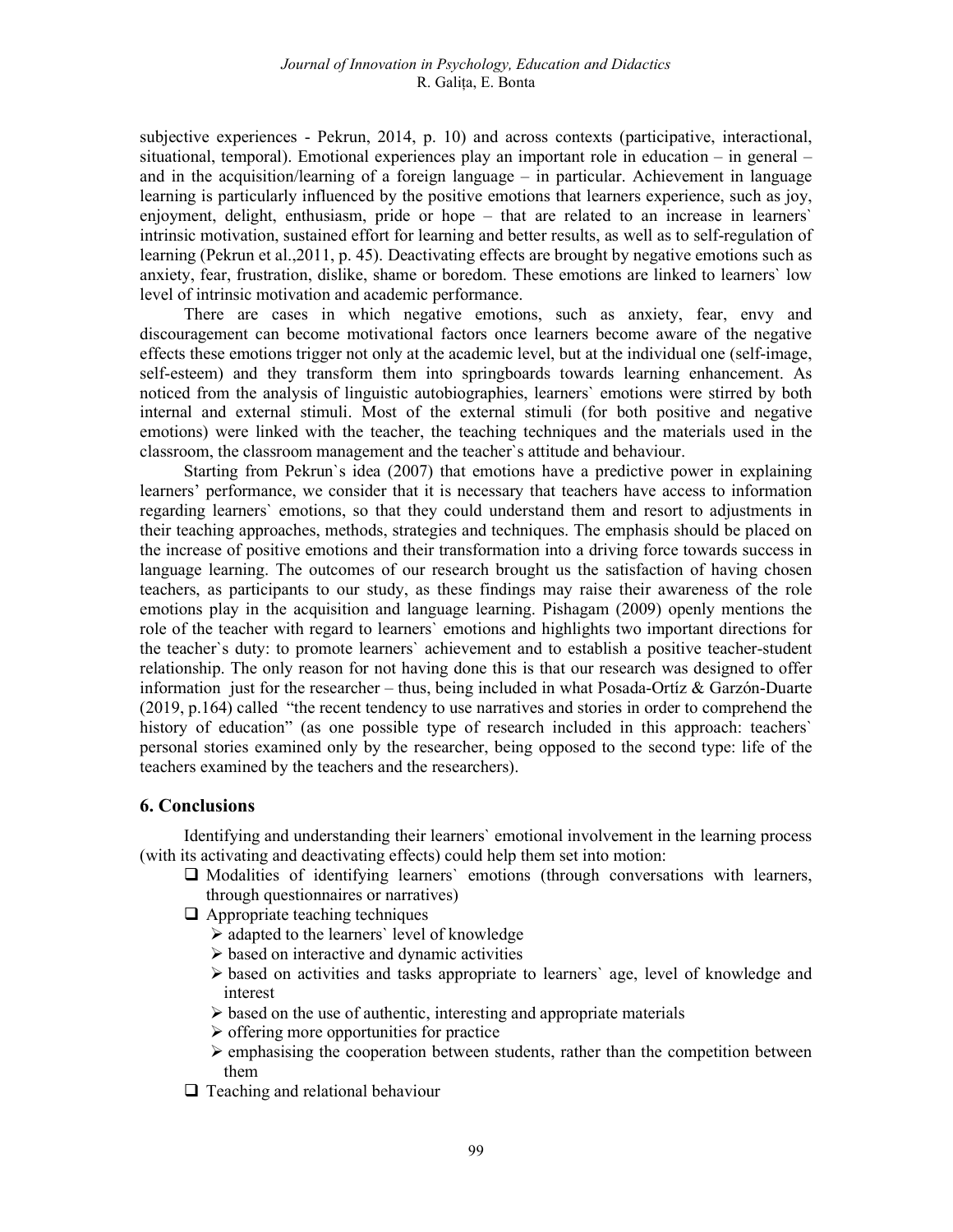- $\triangleright$  supporting learners; offering encouragement
- helping learners increase their self-confidence and self-esteem
- acknowledging learners `progress in language development
- $\triangleright$  offering autonomy in learning
- $\triangleright$  avoiding excessive criticism
- $\triangleright$  establishing a pleasant, friendly, cooperative classroom atmosphere

The starting point of all these teachers `actions/adjustments in their teaching, attitude and behaviour should be the follow-up of the teachers` reflective process upon –at least - two things:

- $\Box$  What motivated/demotivated me as a language learner in school and outside school context?
- $\Box$  How could I help my learners experience positive emotions while acquiring/learning English, so that they stay motivated and become successful in language learning?

We are, however, aware of certain limitations of our study. First, we have in view the fact that our respondents were all female teachers of English. It would have been interesting to identify the way in which male teachers had expressed their emotions stirred by their "meetings" with new languages, so that we could have also mentioned gender differences in expressions, if any. Second, the study would have brought more specific information related to the implications of the language of emotion for EFL classes if we had had a follow-up activity of the linguistic autobiography writing activity and we had asked the respondents to extract these implications for themselves.

#### References

- Agapova, O. (2007). Biographical learning in adult education. Adult Education and Development, 68, 45-59.
- Bednarek, M. (2008). Analyzing language and emotion. In M. Bednarek (Ed.), Emotion talk across corpora, 1–26. Basingstoke, UK: Palgrave Macmillan.
- Bekleyen, N. (2011). Demotivating factors in the EFL environment. *Frontiers of Language and* Teaching, 2, 151-156.
- Benson, P. (2004). (Auto)biography and Learner Diversity. In P. Benson and D. Nunan (eds.), Learners' Stories: Difference and Diversity in Language Learning (pp.4-22). Cambridge: Cambridge University Press.
- Bonta, E. (2015). Understanding language Autobiographies. LAP LAMBERT Academic Publishing.
- Bonta, E., & Galița, R. (2011). Linguistic autobiographies or making sense of one`s own language learning experience. Case study. *Philologia Journal*, 9 (1-10), 65-73.
- Bonta, E. (2019) Demotivation-triggering factors in learning and using a foreign language an empirical study. Journal of Innovation in Psychology, Education and Didactics, 23(2), 177-198.
- Brookes, G. (2010). Boredom in a writing class. Journal of Teaching Writing, 12(2), 145-160.
- Burnett, R. 1991. Accounts and Narratives. In B. Montgomery, S. Duck (eds): Studying Interpersonal Interaction (pp. 121-141). New York: The Guilford Press.
- Danielson, K. E. (1989). The autobiography as language reflection. *Reading Horizons: A Journal* of Literacy and Language Arts, 29(4), 257-261.
- Dirkx, J. M (2008). The meaning and role of emotions in adult learning. Adult Learning and the Emotional Self, 120, 7-18.
- Ellis, R. (1994). *The study of second language acquisition*. Oxford: Oxford University Press, 1994.
- Foolen, A. (2012). The relevance of emotion for language and linguistics. In A. Foolen, U. M. Lüdtke, T. P. Racine, & J. Zlatev (Eds.), Moving ourselves, moving others: Motion and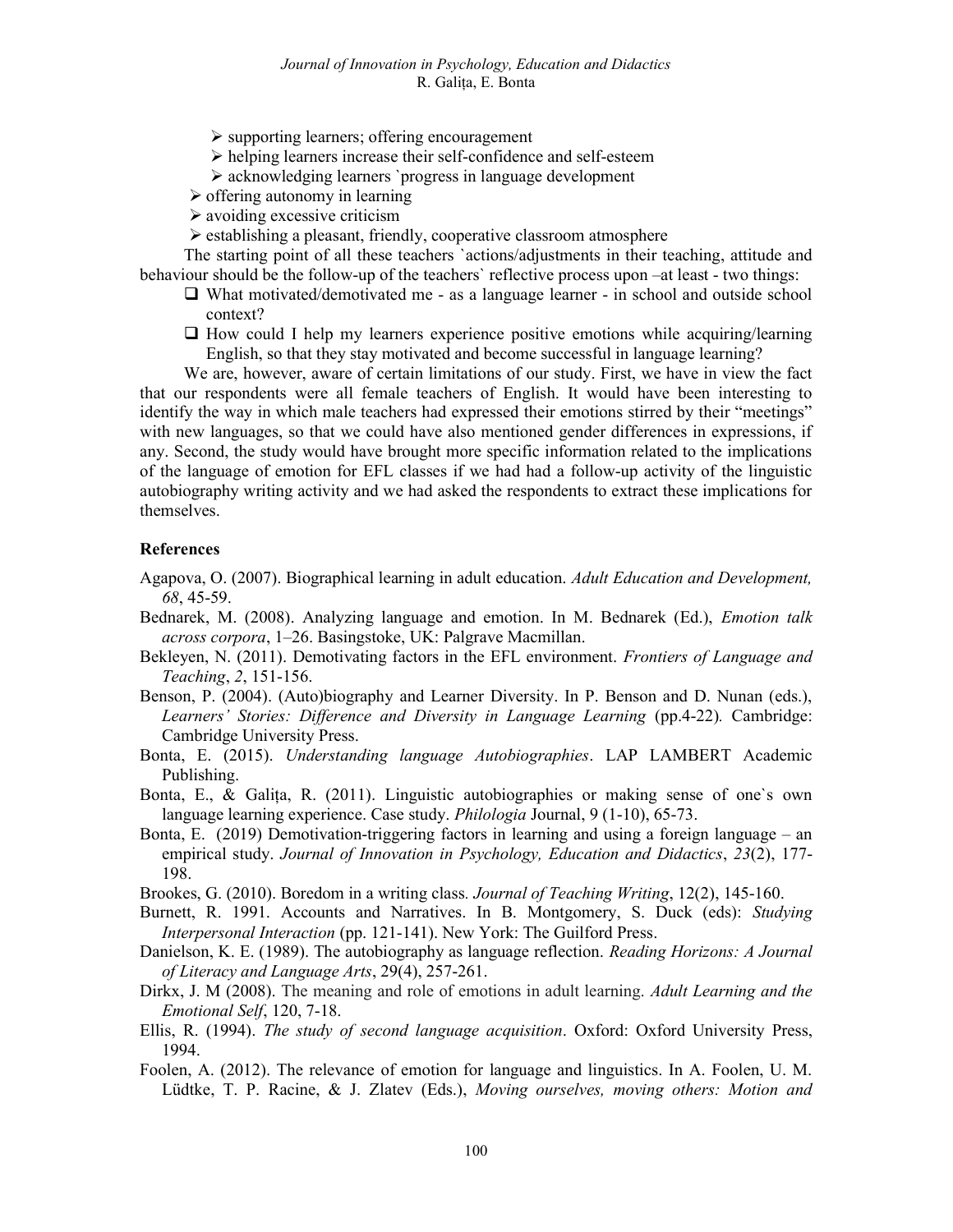emotion in intersubjectivity, consciousness and language (pp. 349–369). Amsterdam: John Benjamins Publishing Company.

- Fried, L. (2011). Teaching teachers about emotion regulation in the classroom. Australian Journal of Teacher Education, 36(3), 1-11. http://dx.doi.org/10.14221/ajte.2011v36n3.1
- Fussell, S. R. (ed.) (2002). The Verbal Communication of Emotion: Introduction and Overview. In The Verbal Communication of Emotions: Interdisciplinary Perspectives, 1-22. Mahwah, NJ: Lawrence Erlbaum.
- Goetz, T., Frenzel, C. A., Hall, N. C. & Pekrun, R. (2008). Antecedents of academic emotions: Testing the internal/external frame of reference model for academic enjoyment. Contemporary Educational Psychology, 33(1), 9-33.
- Horwitz, E. K., Horwitz, M. B. & Cope, J. (1986). Foreign language classroom anxiety. The Modern Language Journal, 70(2), 125-132. http://dx.doi.org/10.1111/j.1540- 4781.1986.tb05256.x
- Kövecses, Z. (2014). Conceptualizing emotions. A revised cognitive linguistic perspective, Poznań Studies in Contemporary Linguistics 50(1), 15–28.
- Lewis, M. (1993). Self-conscious emotions: Embarrassment, pride, shame, and guilt. In M. Lewis & J. Haviland (Eds.), Handbook of emotions (pp. 563-573). New York: Guilford Press.
- Lindquist, K.A., Gendron, M., & Satpute, A. B. (2018). Language and emotion: Putting words into feelings and feelings into words. In Feldman Barrett, L. M. Lewis and J.M. Haviland-Jones (Eds), Handbook of Emotions, 4<sup>th</sup> edition, Guilford Press.
- MacIntyre, P. D. & Gregersen, T. (2012). Affect: The role of language anxiety and other emotions in language learning. In S. Mercer, S. Ryan, & M. Williams (Eds.), *Language* learning psychology: Research, theory and pedagogy, 103-118. Basingstoke: Palgrave.
- Marchand, G.C & A.P. Gutierrez (2012). The role of emotion in the learning process: Comparisons between online and face-to-face learning settings. The Internet and Higher Education, 15(3), 150-160.
- Mega, C., L. Ronconi, and Rossana De Beni (2014). What Makes a Good Student? How Emotions, Self-Regulated Learning, and Motivation Contribute to Academic Achievement, Journal of Educational Psychology, 106(1), 121–131.
- Méndez Lopez, M. G. & Pea Aguilar, A. P. (2013). Emotions as learning enhancers of foreign language learning motivation.  **109-124.** http://www.scielo.org.co/pdf/prf/v15n1/v15n1a08.pdf
- Myahara, M. (2010). Researching Identity and Language learning: Taking a Narrative Approach. Language Research Bulletin, 25, 1-15.
- Oatley, K., Keltner, D., & Jenkins, J. M. (2006). Understanding emotions (2nd ed.). Malden, MA: Blackwell.
- Pavlenko, A. (ed.). 2006. Bilingual minds: Emotional experience, expression, and representation. Clevedon, UK: Multilingual Matters.
- Pavlenko, A. (2007). Autobigraphic Narratives as Data in Applied Linguistics. Applied Linguistics, 28(2), 163-188.
- Pekrun, R. (2006). The control-value theory of achievement emotions: Assumptions, corollaries, and implications for educational research and practice. Educational Psychology Review, 18, 315–341. doi:10.1007/ s10648-006-9029-9
- Pekrun, R., Frenzel, A. C., Goetz, T. & Perry, R. P. (2007). The control-value theory of achievement emotions: An integrative approach to emotions in education. In P. A. Schutz  $\&$ R. Pekrun (Eds.), Emotion in education (pp. 13-36). San Diego, CA: Elsevier Academic Press.
- Pekrun, R. (2014). Emotions and learning. France: Gonnet Imprimeur.
- Pekrun, R., Elliot, A. J., & Maier, M. A. (2009). Achievement goals and achievement emotions: Testing a model of their joint relations with academic performance. Journal of Educational Psychology, 101, 115– 135. doi:10.1037/a0013383.